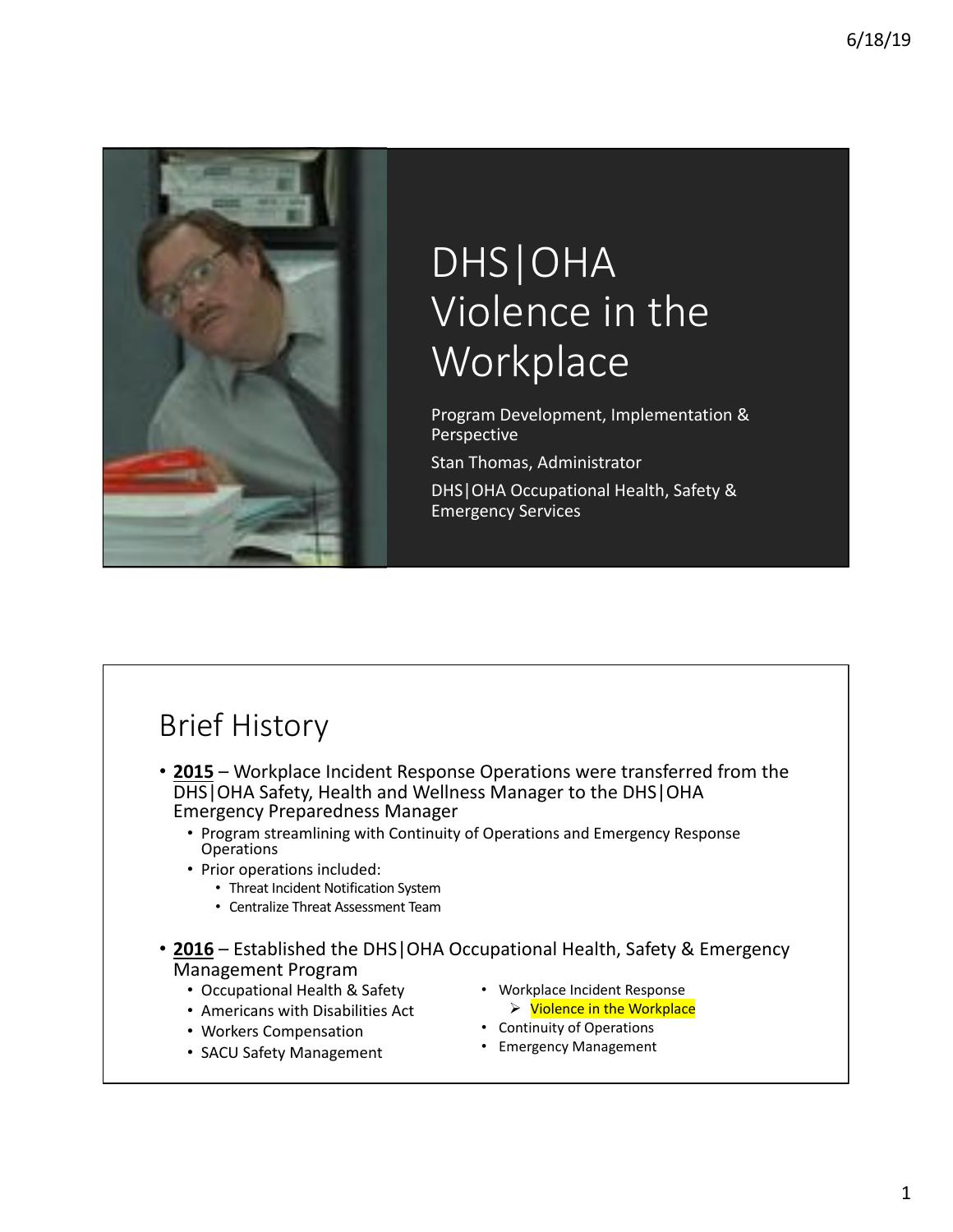

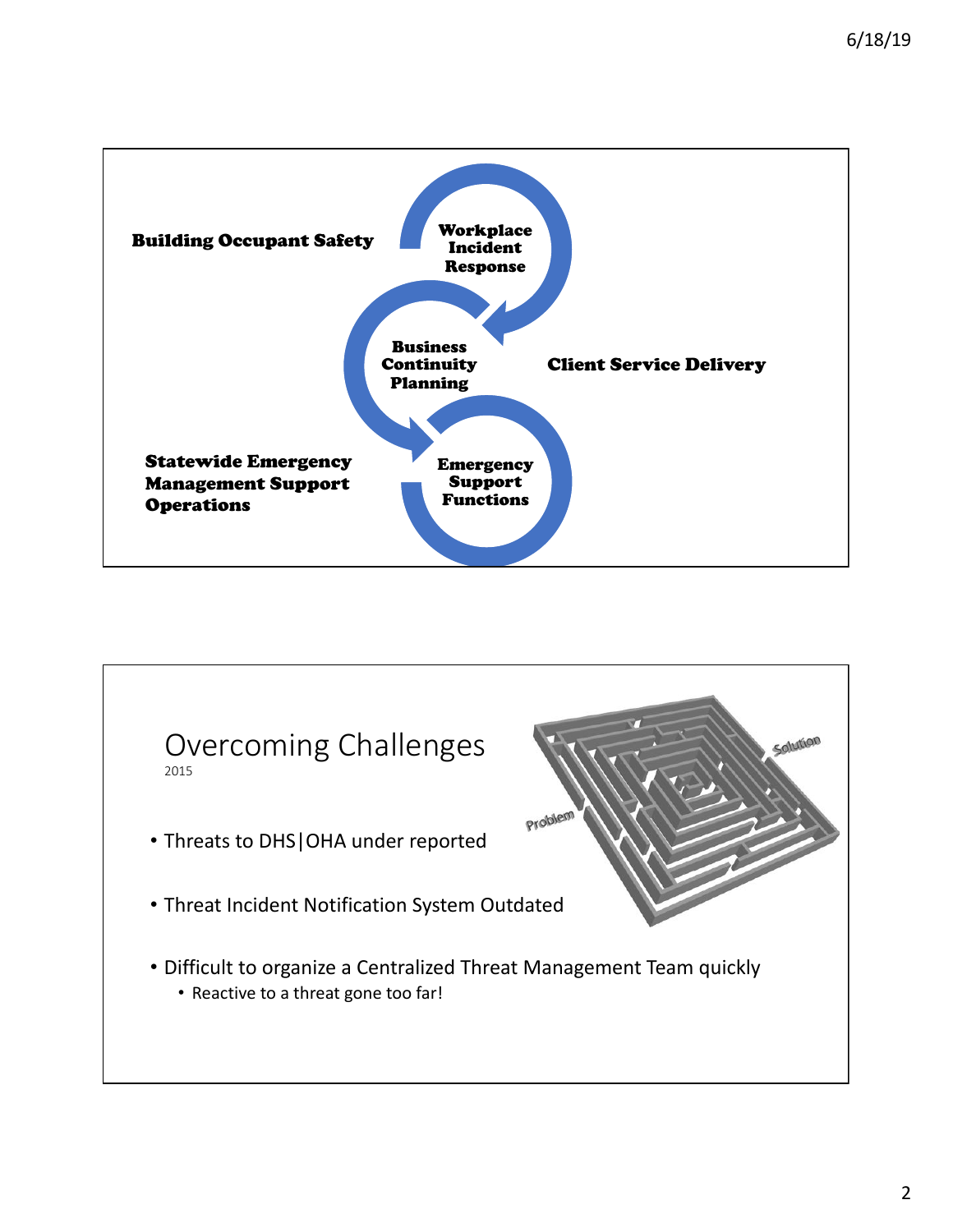

#### Solutions • Clarify scope • Update Threat Incident Notifications System • Proactive vs reactive • Develop Violence in the Workplace Guideline • Include Active Threat Procedures • Run – Hide – Fight • Establish a proactive Threat Management Program • Consultation early in process • Standardize Guidelines for Incident Response Teams • Train!!!!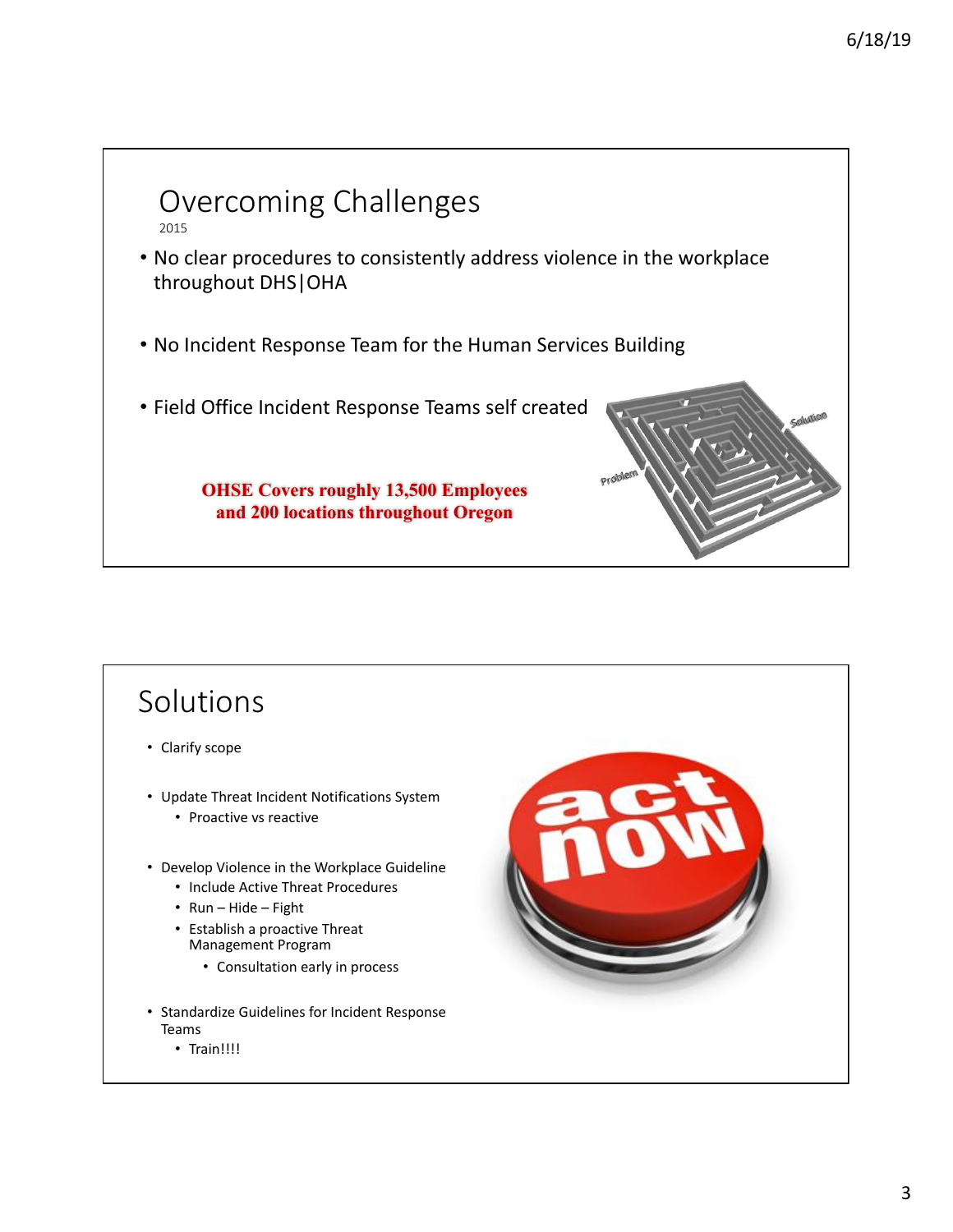

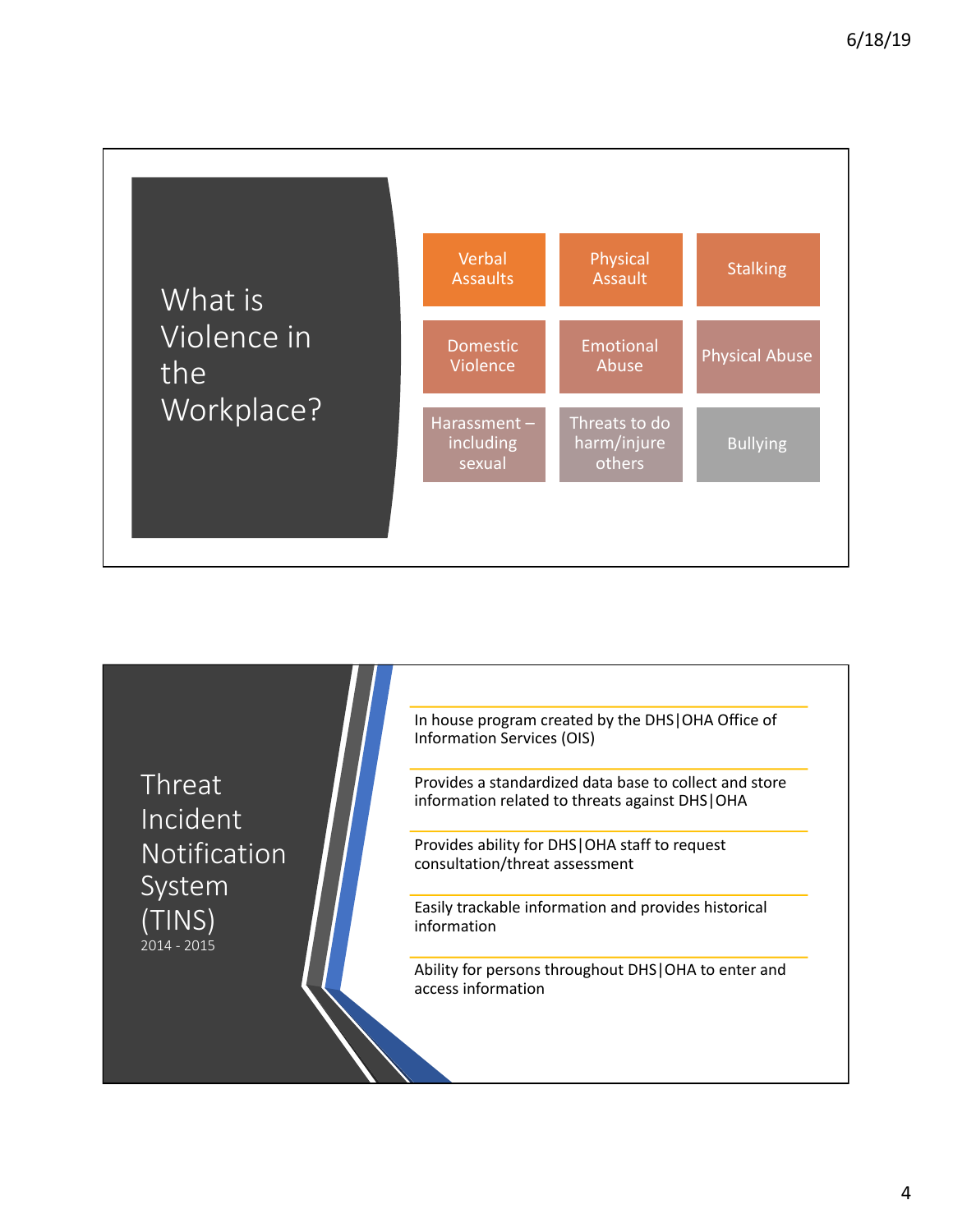Violence in the **Workplace** Guidelines 2015 Sets standardized protocols and practices throughout DHS|OHA Adopts FBI Threat Typing Defines Threat Assessment, Threat Management Teams & Threat Management Plans Scalable to situation Outlines additional training Run/Hide/Fight Integrated into the DHS|OHA Workplace Incident Response Procedures 

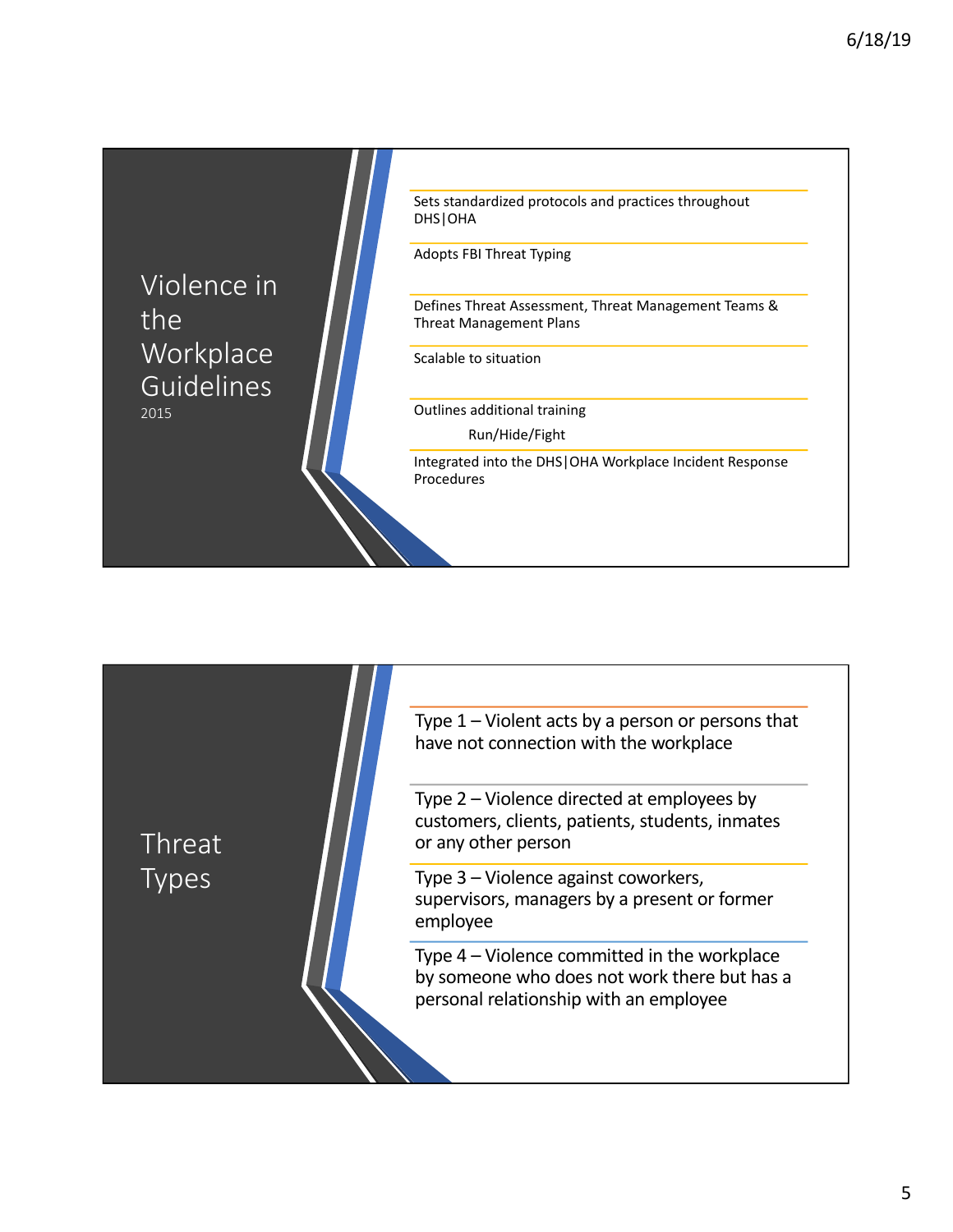Threat Management Teams 2015

Housed in the DHS|OHA Occupational Health, Safety and Emergency Management Program

Clarifies the roles and responsibilities for team members  $-$  Field and Central Office

Establishes and Chair and logistical support

Ensures all DHS|OHA Program activities are identified 

Authority to issue a Restriction of Access (ROA)

Limited participation with victim/survivor

Violence in the Workplace -Partnerships Oregon State Police and other Local Law Enforcement Agencies

Department of Justice

Human Resources – Human Resource Analysts

Military/Veterans Services

Local Threat Management Teams/Systems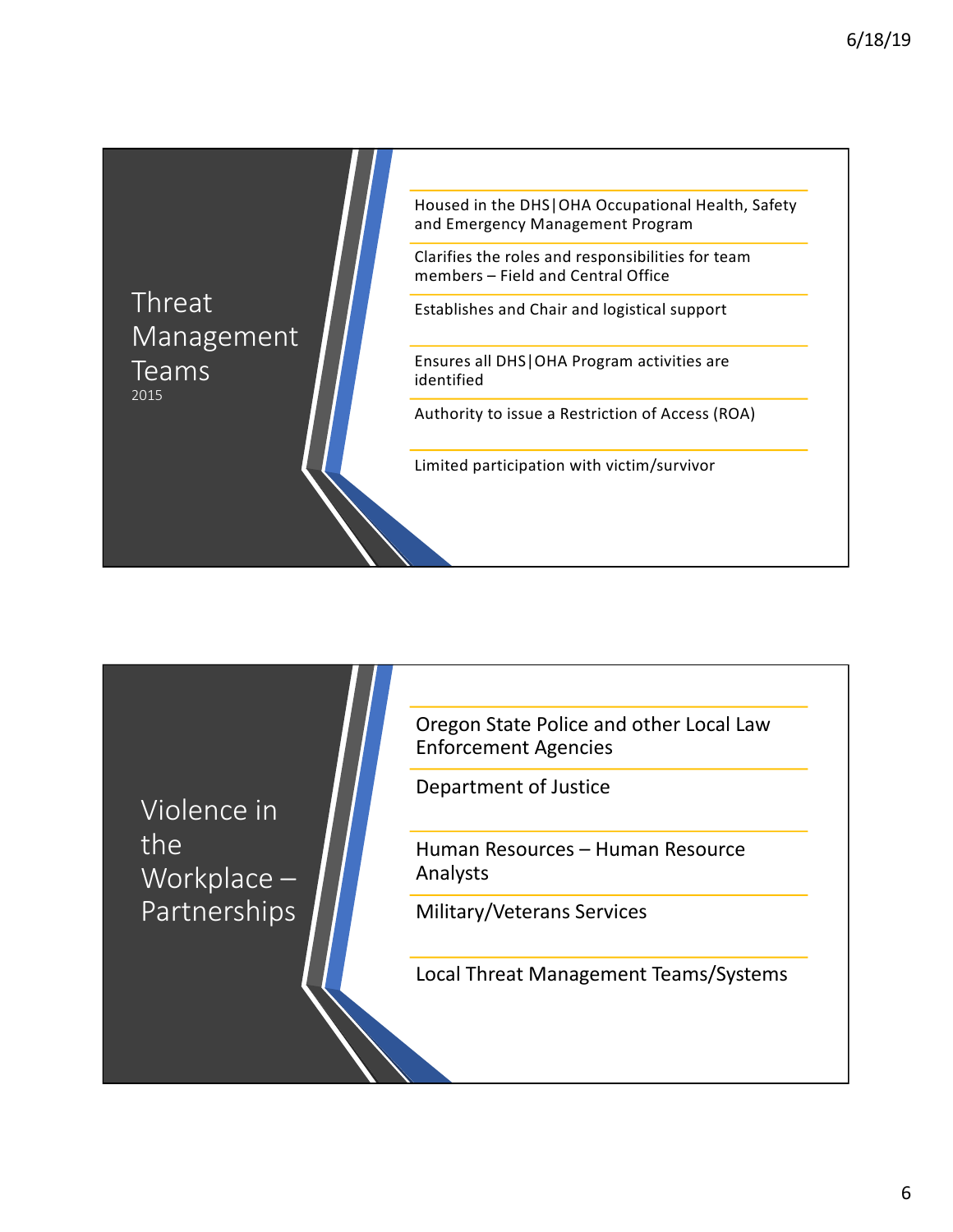

## Workplace Incident Response Teams

- Necessary to operationalize any plan
- Provide Leadership with Authority
- Lessons Learned
	- Keep training basic
	- Exercise Regularly
	- Build confidence quickly
	- Keep team informed of Command Ops
		- Secondary operations

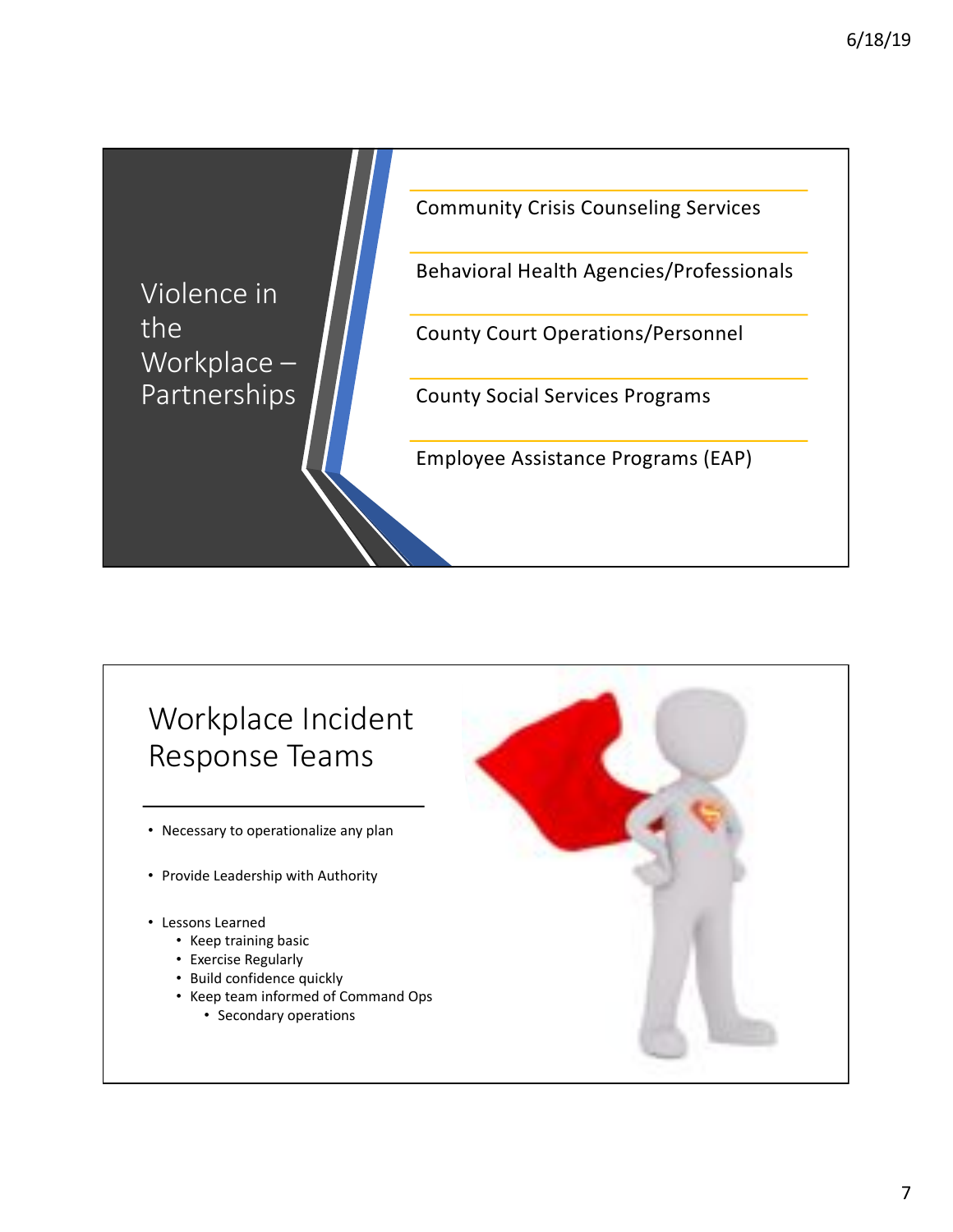

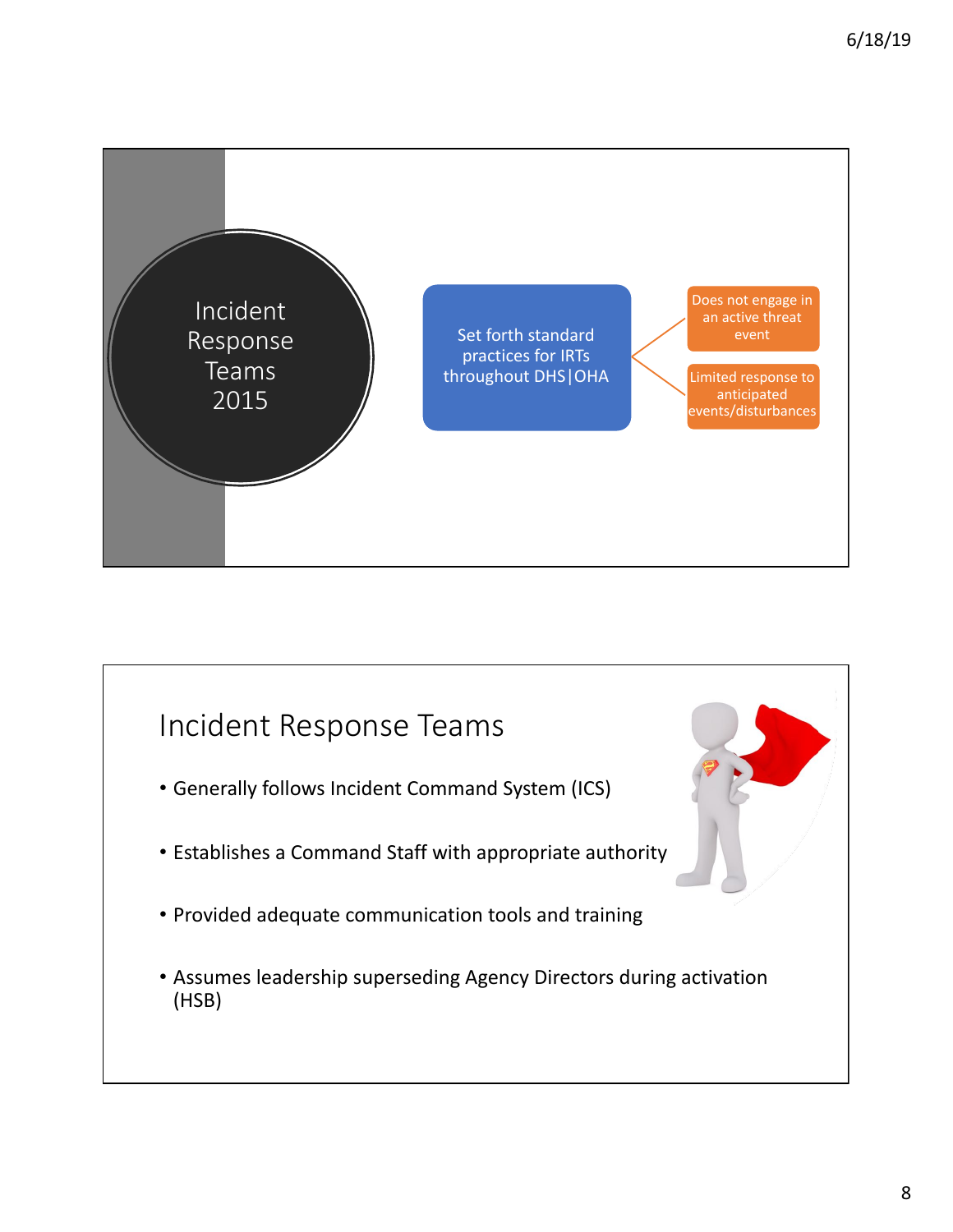## Incident Response Teams • Building Evacuation • Non-medical assistance to medical response ops • Earthquake Exercise • Radio evacuation exercise • Suspicious Packages • Hostage Crisis • OSP Exercise January 2019 • High Profile Events

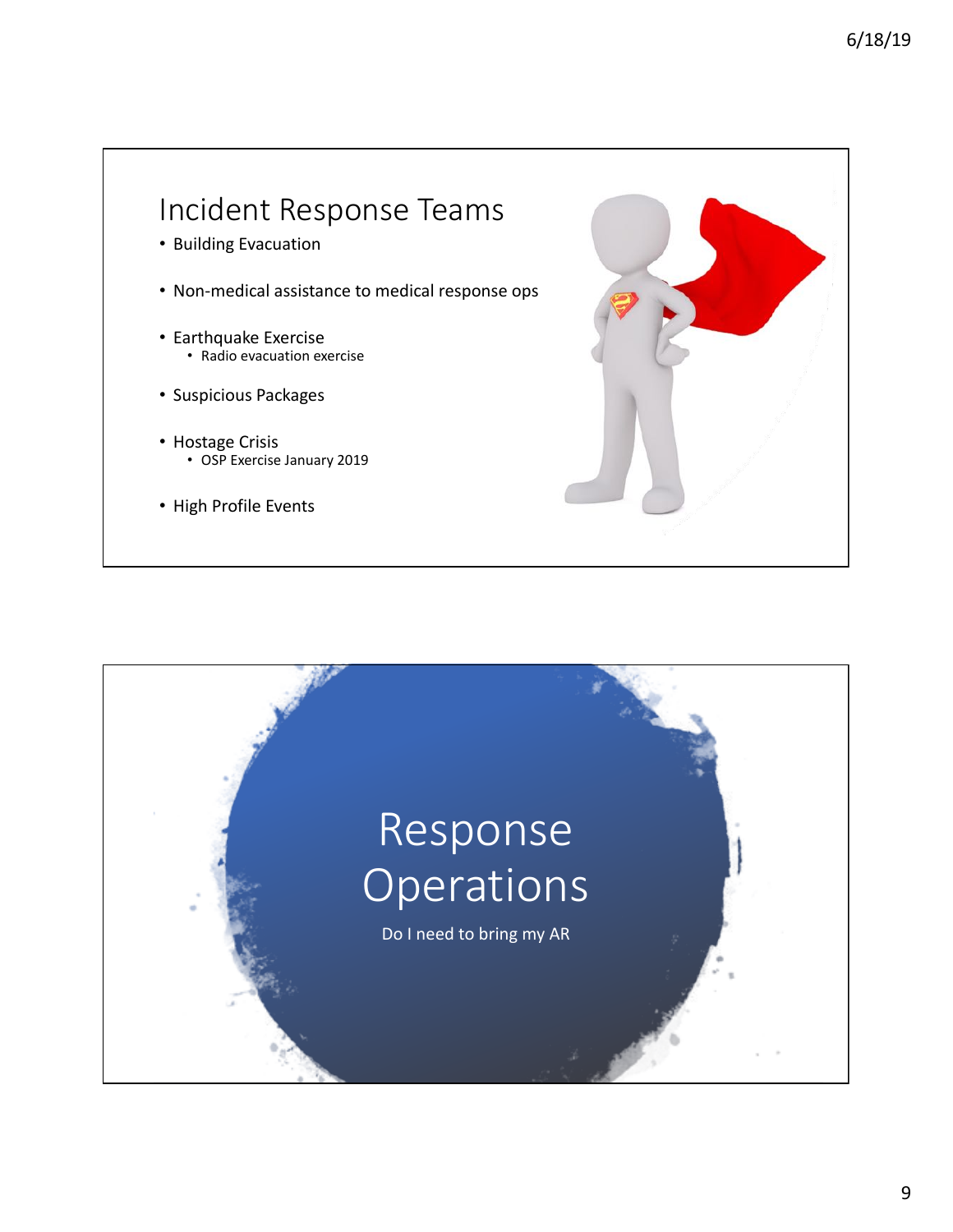

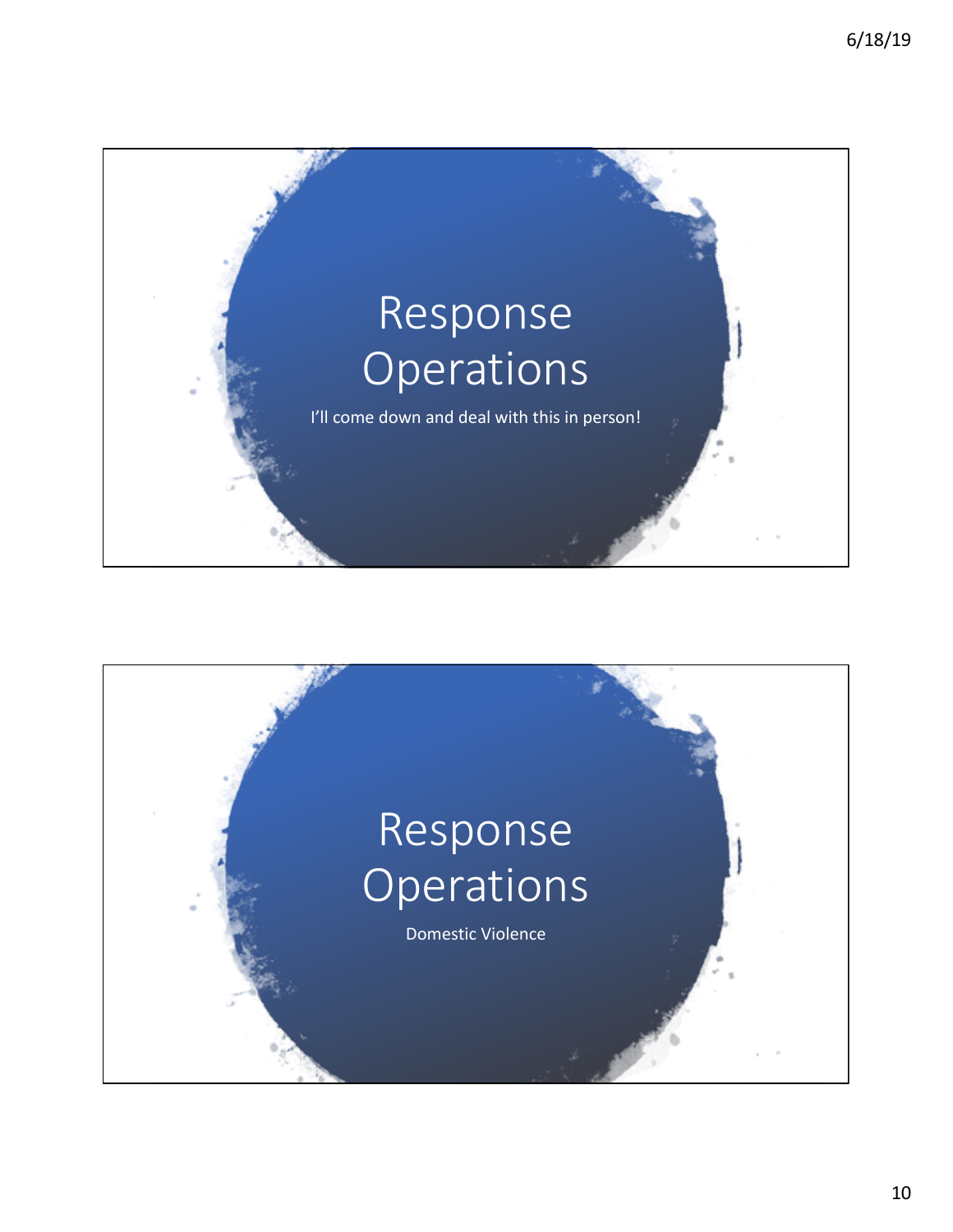